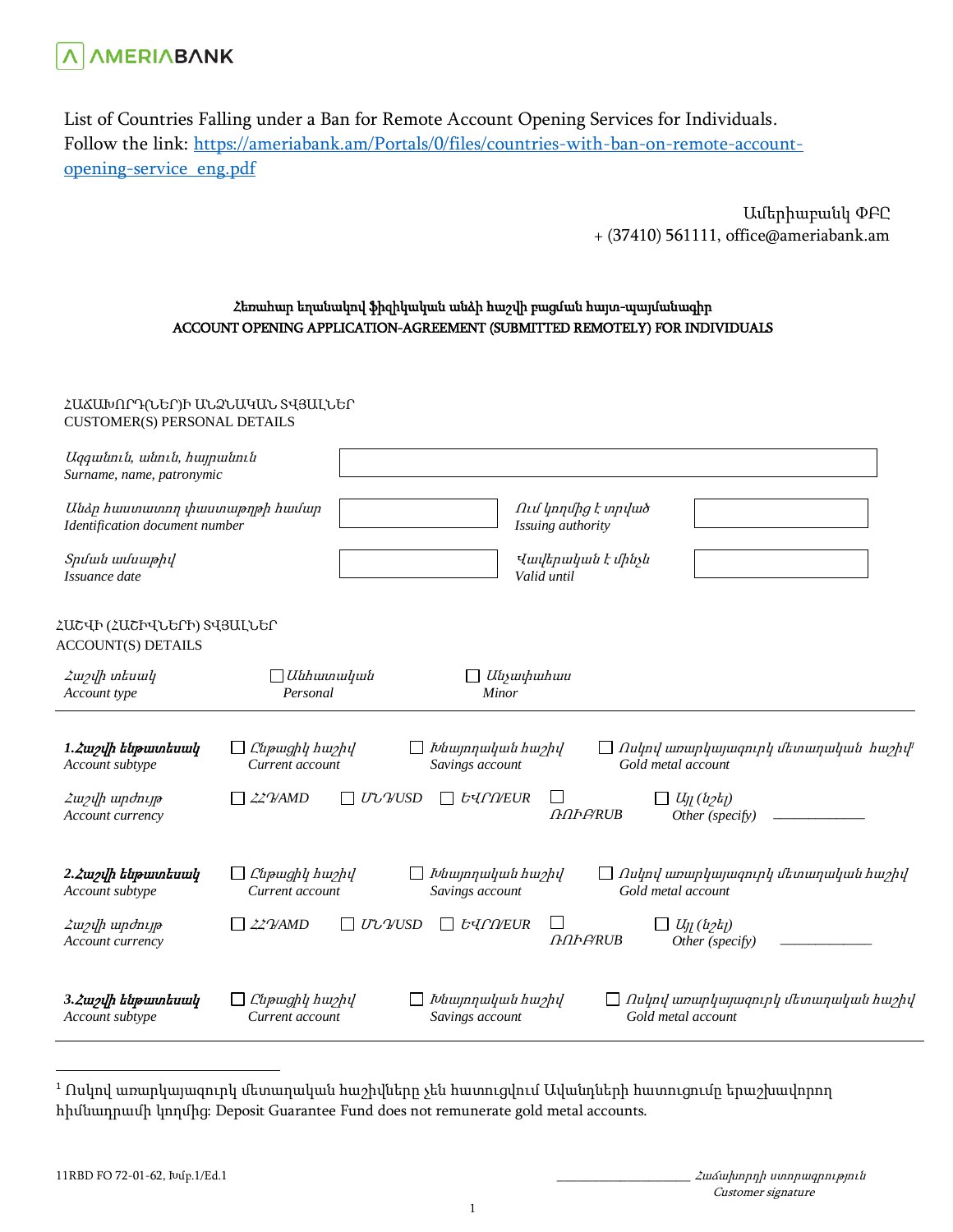| Մույնով ես հաստատում եմ, որ                                                                                                                                                                                                                                                                                                                                                                                                                                         | Hereby I confirm that                                                                                                                                                                                                                                                                                                                                                                                                                                                                                                                                                                                                 |
|---------------------------------------------------------------------------------------------------------------------------------------------------------------------------------------------------------------------------------------------------------------------------------------------------------------------------------------------------------------------------------------------------------------------------------------------------------------------|-----------------------------------------------------------------------------------------------------------------------------------------------------------------------------------------------------------------------------------------------------------------------------------------------------------------------------------------------------------------------------------------------------------------------------------------------------------------------------------------------------------------------------------------------------------------------------------------------------------------------|
| • Ստացել և ծանոթացել եմ «Ամերիաբանկ» ՓԲԸ (այսուհետ` Բանկ)<br>ֆիզիկական անձանց ընթացիկ բանկային հաշվի, խնայողական<br>հաշվի ամփոփագրերին, ինչպես նաև Հայտ-պայմանագրի<br>անբաժանելի մասը կազմող` «Բանկի կողմից ֆիզիկական անձանց<br>բանկային<br>ծառայությունների<br>մատուցման<br>հիմնական<br>պայմաններ»,<br>«Բանկի<br>ֆիզիկական<br>սակագներ<br>wuà<br>ֆիզիկական<br>հաձախորդների<br>hամար» և «Բանկի<br>անձանց<br>ավանդների<br>խնայողական հաշվի<br>նկարագրություն և<br>u. | • I have received, read and I accept the Ameriabank CJSC<br>(hereinafter "Bank") Bank Account, Savings Account<br>Opening and Servicing Guide for Individuals, also General<br>Terms and Conditions of Provision of Banking Services to<br>Individuals and Bank's Tariffs for Individuals (both<br>hereinafter referred to as "the Terms"), which form an integral<br>part of this application-agreement and may be amended by<br>Bank from time to time. By signing this application-agreement<br>I confirm all contents contained in the Terms.<br>• Hereby I confirm that all the funds deposited now or in future |
| տոկոսադրույքներ»<br>փաստաթղթերին<br>(այսուհետ<br>նշված<br>իրավական ակտերը միասին` Պայմաններ),2 ընդունում եմ դրանք և                                                                                                                                                                                                                                                                                                                                                 | to my account(s) opened with "Ameriabank" CJSC<br>(hereinafter the Bank) have been obtained lawfully and are in                                                                                                                                                                                                                                                                                                                                                                                                                                                                                                       |
|                                                                                                                                                                                                                                                                                                                                                                                                                                                                     |                                                                                                                                                                                                                                                                                                                                                                                                                                                                                                                                                                                                                       |

 $\Box$  22 <del>γ</del>AMD  $\Box$  UU  $\mathcal{V}$ *USD*  $\Box$  E<sub>V</sub> $\cap$ *NEUR*  $\Box$  *A* $\cap$ *AFARUB*  $\Box$  *U*<sub>I</sub> $\cup$  (*u*<sub>2</sub>*t*<sub>1</sub>)

- համաձայն եմ, որ Պայմանները Բանկի կողմից կարող են միակողմանի փոփոխվել: Միաժամանակ Հայտ-պայմանագրի ստորագրմամբ հաստատում եմ Պայմաններում ներառված բոլոր համաձայնությունները:
- Բոլոր ֆինանսական միջոցները, որոնք փոխանցվում են Բանկում իմ հաշիվներին, ստացված են օրինական ճանապարհով և ոչ մի կերպ կապված չեն փողերի լվացման, ահաբեկչության ֆինանսավորման, թմրանյութերի վաճառքի, մարդկանց վաճառքի, հարկերի վճարումից խուսափելու և այլ հանցավոր գործունեության հետ:
- Համաձայն Պայմանների` Կողմերիս միջև պայմանագիրը համարվում է կնքված սույն Հայտ-պայմանագրով ներկայացվող իմ ակցեպտը Բանկի կողմից ընդունվելու պահից: Միաժամանակ համաձայն եմ, որ Բանկն իրականացնի բոլոր անհրաժեշտ գործողությունները, որոնք պահանջվում են ըստ ահաբեկչության ֆինանսավորման և փողերի լվացման դեմ պայքարի մասին օրենսդրական և Բանկի ներքին իրավական ակտերի, և միայն հաշվի բացումն արգելող հիմքերի բացակայության դեպքում բացի/ակտիվացնի նշված բանկային հաշիվ(ներ)ը:

| Հաձախորդի անուն, ազգանուն<br>Customer name, surname | Ստորագրություն<br>Signature | Ամսաթիվ<br>Date  |  |
|-----------------------------------------------------|-----------------------------|------------------|--|
|                                                     |                             |                  |  |
| Uwuuanua qpwukuyuly* / Branch, office*              |                             | Uuuuphu / Date / |  |

 $\overline{a}$ 

Հաշվի արժույթ *Account currency*

**AMERIABANK** 

no way related to money laundering, terrorism funding, drug sale, trafficking, tax evasion or other illegal activities. According to the Terms, the application-agreement shall be considered signed between the parties from the moment I sign and submit it to the Bank and the Bank accepts it. I also agree that the Bank should take all measures required under AML/CTF legislation and internal regulations and open/activate the mentioned bank account(s) only if there are

 *Other (specify)* 

*\_\_\_\_\_\_\_\_\_\_\_\_\_* 

no restrictions thereunder.

<sup>2</sup> «Ամերիաբանկ» ՓԲԸ կողմից ֆիզիկական անձանց բանկային ծառայությունների մատուցման հիմնական պայմաններ (11RBD RL 72-01-01), ընդունվել է Բանկի Տնօրինության 04.02.2015թ. թիվ 02/03/15 որոշմամբ:Հղումը`<https://ameriabank.am/useful-links>

<sup>«</sup>Ամերիաբանկ» ՓԲԸ սակագներ ֆիզիկական անձ հաճախորդների համար (11RBD PL 72-01-01), ընդունվել է Բանկի Տնօրինության 27.05.2015թ. թիվ 03/59/15 որոշմամբ։ Հղումը[` https://ameriabank.am/useful-links](https://ameriabank.am/useful-links)

<sup>«</sup>Ամերիաբանկ» ՓԲԸ ֆիզիկական անձանց ավանդների և խնայողական հաշվի նկարագրություն և տոկոսադրույքներ (/11RBD PL 72- 05), ընդունվել է Բանկի Տնօրինության 19.09.2019թ. թիվ 01/108/19 որոշմամբ: Հղումը[` https://ameriabank.am/useful-links](https://ameriabank.am/useful-links)